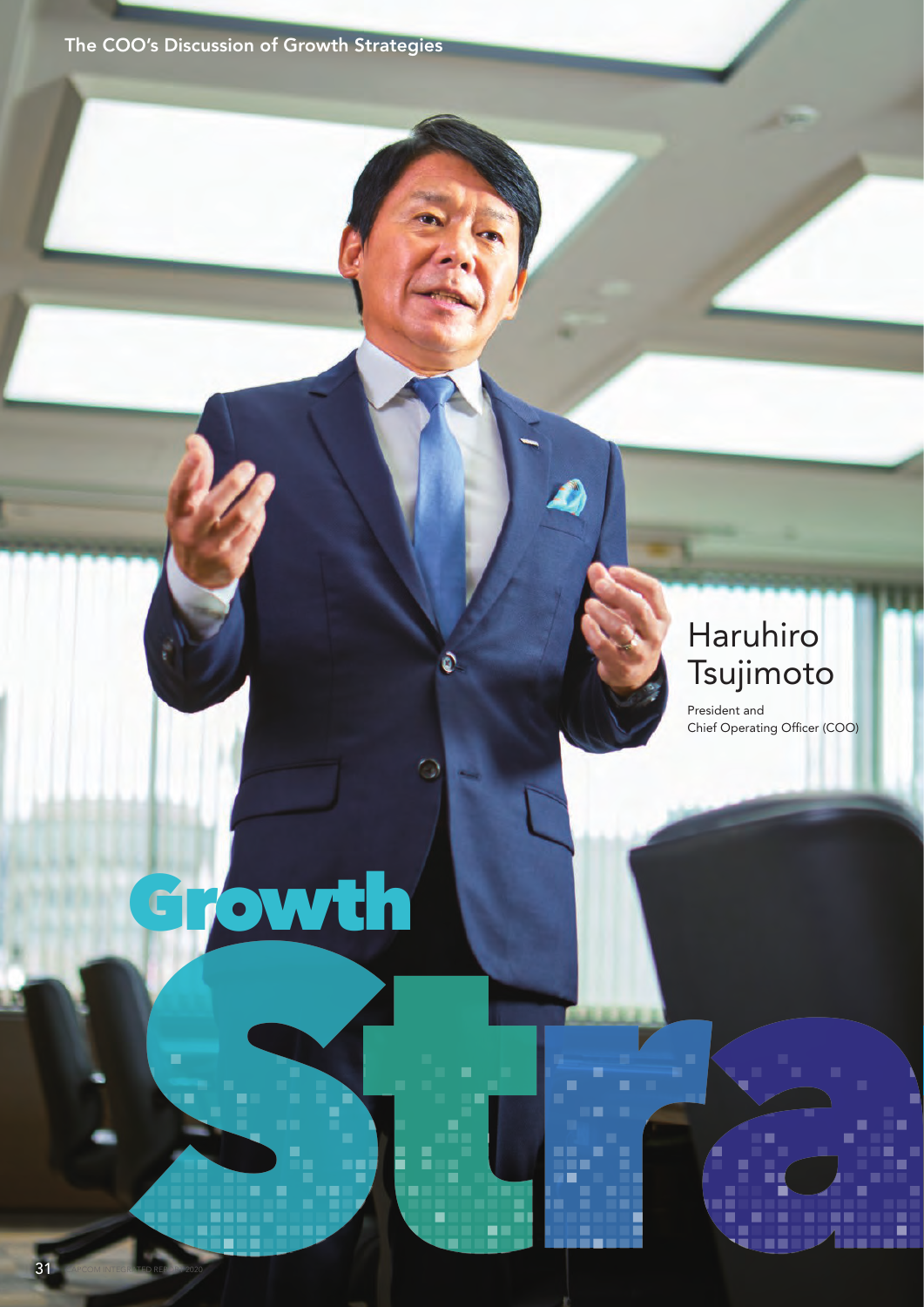Growth Strategy

Value Creation Story **Medium- to Long-Term** Latest Creative Report Foundation for Latest Creative Report Foundation for Financial Analysis and

Sustainable Growth (ESG)

Corporate Data



# Our digital strategy is leading us to our goal of becoming a digital content company whose scope goes beyond games.

I have been involved in the game industry for more than 35 years, and it has always been moving forward with great speed, but the global game software market has seen remarkable growth in recent years with a 141% growth rate over the last five years and an expected growth rate of 37% over the next five years. Behind this is the growth of digital sales in the Consumer home video game market and the globalization of the market, including mobile content. At Capcom, we are actively promoting a growth strategy that focuses on the Consumer home video game market, and our medium-term management goal is to achieve increased operating income each fiscal year.

 We have adopted a digital strategy as we work to achieve our medium-term goal, and by maximizing use of the Internet as a sales channel, we are

strengthening global long-term sales of game software. As we do this, we cannot forget that the traditional B2B business model in the game industry is now shifting to a B2C model. Getting closer to our users through digital marketing that makes use of our websites and social media will change the efficiency of our business dramatically.

 As our digital strategy comes to fruition and we expand our game sales volume globally, my vison for the future is to see Capcom becoming one of the world's leading digital content companies with our brand's content going beyond the boundaries of games, such as with our esports and licensing businesses, and receiving worldwide recognition.

 I will now explain the path we have started along that will lead us to this vision of Capcom in the near future.

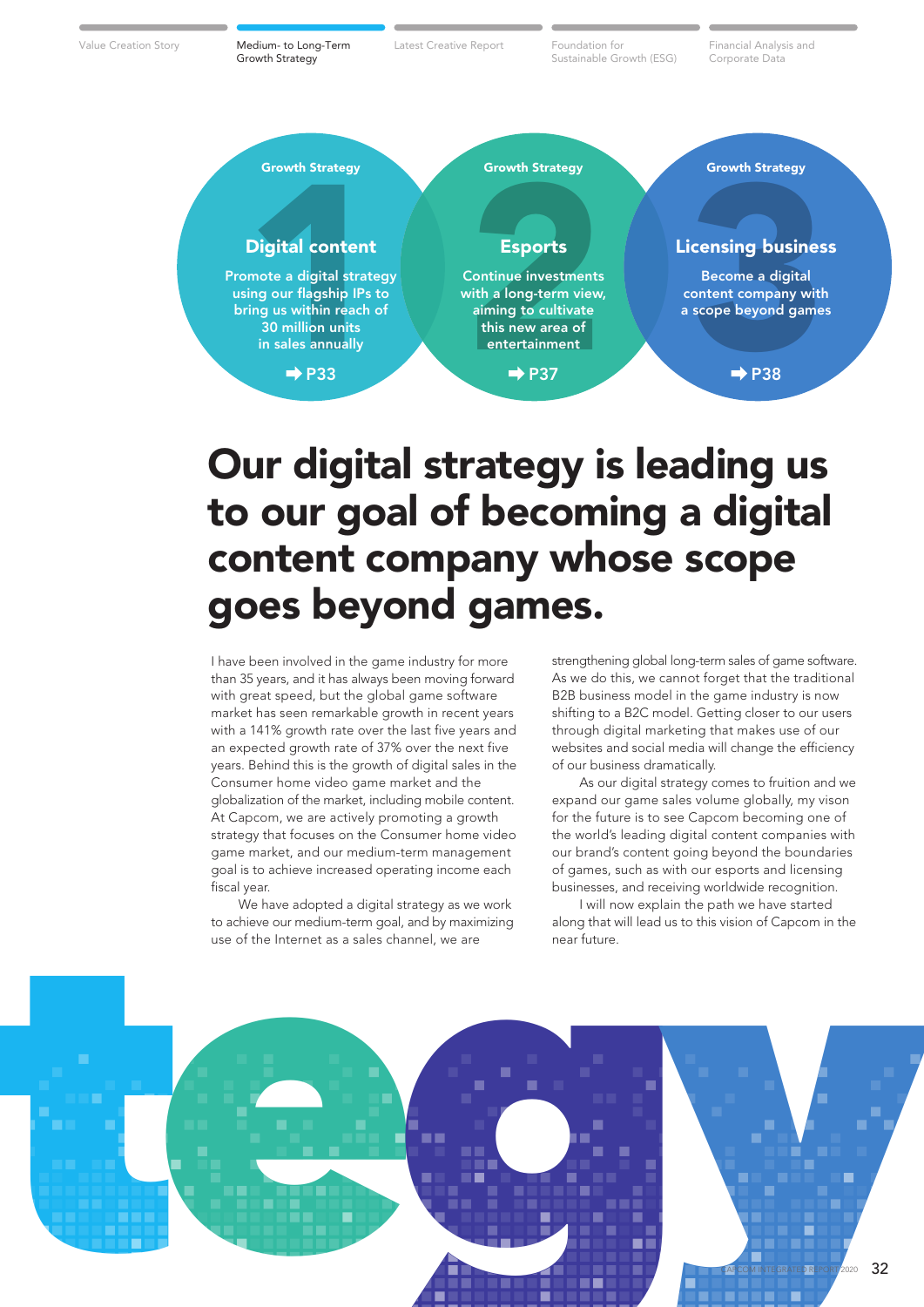## The COO's Discussion of Growth Strategies





## Digital content

# Promote a digital strategy using our flagship IPs to bring us within reach of 30 million units in sales annually

#### Achieve long-term sales globally by further increasing the digital ratio in our core Consumer sub-segment

It stands to reason that the Consumer sub-segment is the core of our business and the source of our content creation. As a result of our improved profitability and progress in our recurring revenue model due to our proactive measures to popularize digital sales in recent years, our operating margin, which at one time had sunk into the single digits, is gradually improving and reached the 40% level by the fiscal year ended March 2020.

 The market is expected to grow by 52% to \$53.2 billion by 2024, which will likely further increase the digital sales ratio. Considering these circumstances, Capcom will continue releasing high-quality content underpinned by a world-leading development system in the next fiscal year and beyond. For details, please refer to "The Head of Development Discusses Strategy" on p.43] We will also use strategic pricing measures to address a broad range of user needs over the long-term in an effort to reach 30 million units in annual sales of software in the near future and continue growing that number. <sup>[Diagr</sup>

#### Measure 1

#### Steady annual launch of core IP in global markets

The steady release of new high-quality titles is a

prerequisite for the changes we are making to our business structure, such as digitalization and globalization. Since Capcom restructured in 2013, we have been using our "60-month map," which is our medium term title portfolio map, in tandem with our "52-week map," which manages the annual assignments of our developers, establishing a mechanism for the timely allocation of our roughly 2,300 developers (as of June 30, 2020) to the titles that require their skills. This has allowed us to continue releasing major titles each fiscal year contributing to stable growth.

 In addition, one of our strengths has been the fact that our most famous brands, such as *Street Fighter* and *Resident Evil* are also very popular overseas. Foreseeing market globalization, we released *Monster Hunter: World* (referred to as *MH:W* herein) as a strategic title in the *Monster Hunter* series in 2018. The title received worldwide acclaim and has sold a record 16.1 million units (as of June 30, 2020). Moreover, most of the titles we released thereafter employ the same meticulous *MH:W* quality and digital strategy resulting in strong sales. <sup>Dia</sup>

 However, we have not yet amassed enough developers for our future growth. We will continue to hire more than 100 new graduates and combine that with the hiring of seasoned mid-career professionals in priority fields to utilize our dormant IPs in addition to our existing IPs. This is a necessary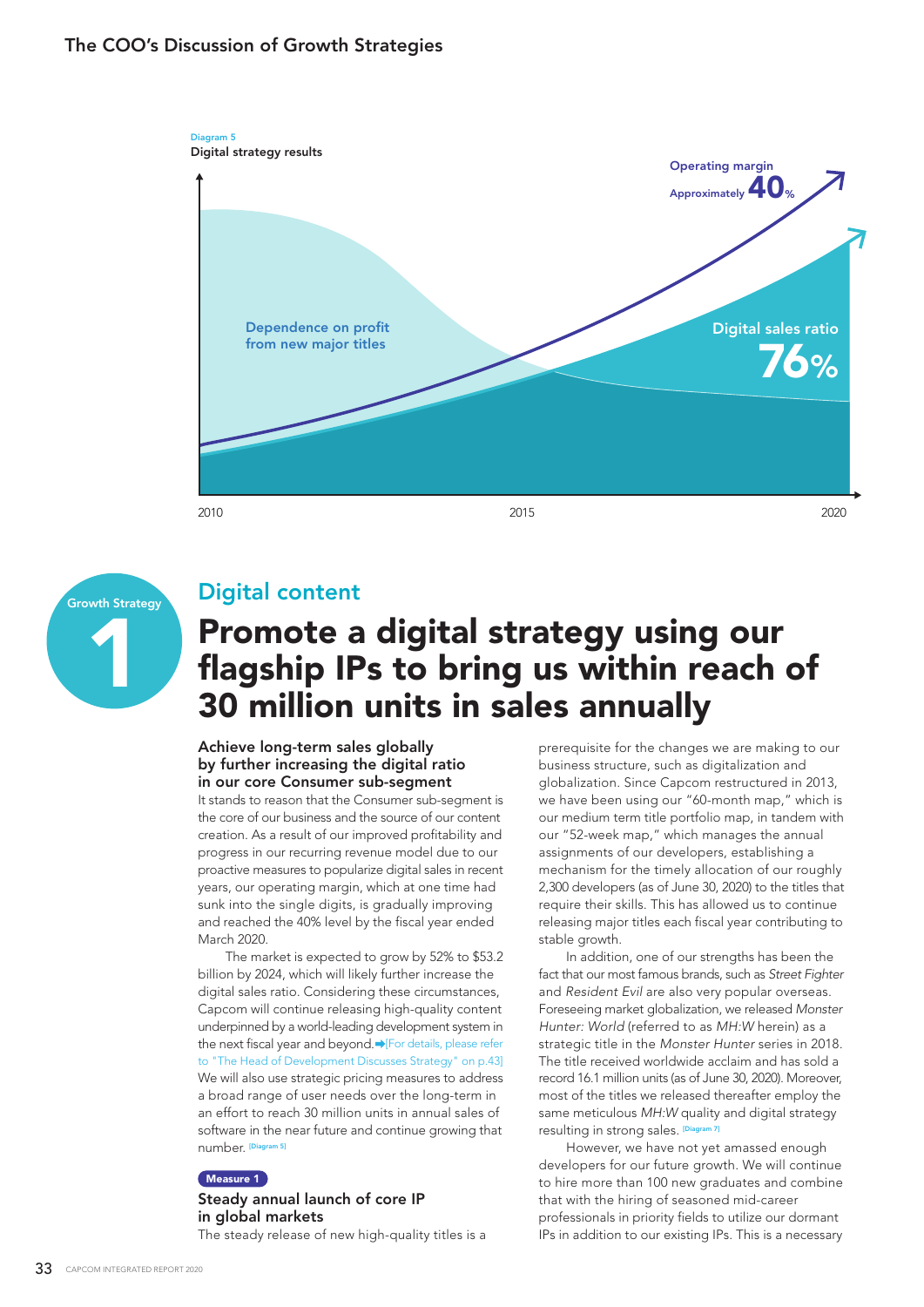Growth Strategy

Value Creation Story **Medium- to Long-Term** Latest Creative Report Foundation for Latest Creative Report Foundation for Financial Analysis and

Sustainable Growth (ESG)

Corporate Data



#### Diagram 7

Overseas sales ratio of major brands in the fiscal year ended March 2020



measure for our long-term growth along with the creation of entirely new IPs, such as *Pragmata*, which we announced in June 2020.

#### Measure 2

#### Increased profitability and long-term sales globally with digitalization

Here I will explain our digital strategy, a central pillar in our growth strategy. We feel the main advantages of digital sales are (1) improved profitability due to package production cost reductions and avoidance of inventory risk, (2) additional earning opportunities and long-term sales of catalog titles, which is a sales opportunity that was not available at physical retail shops, and (3) marketization of emerging regions where the distribution of game consoles was difficult. These items brought a major transformation to the game business.<sup>[1]</sup>

 The strategy originated in 2013, before current game consoles (PlayStation 4, etc.) were launched, after I learned that these game consoles would have constant internet connectivity. I knew a major change was coming to the game business and we established strengthening our digital adaptability as a priority strategy. Seven years have now past, and our digital sales, which were 5.2 billion yen in the fiscal year ended March 2013, have grown more than eight times to 42.6 billion yen in the fiscal year ended March 2020. During this time, our Consumer sub-segment improved significantly in profitability.

 Digitalization increased earnings for each title, as mentioned above, but it also carries the further advantages of long-term sales and globalization. In the past, performance in the Consumer sub-segment was largely dependent on whether or not Capcom had released a new hit title that year, but now, once a high-quality new title is released, it contributes to earnings for 3-5 years. In addition to that, in package sales, second-hand distributors dominated sales of the last 35 years of Capcom's content assets, but because we are now able to offer them online at lower prices, they have become a steady source of earnings for us. Today, earnings in the Consumer sub-segment are comprised of some 200 titles each fiscal year. Meanwhile, from the users' perspective, digital has the substantial advantage of being available at the time you want it, and the digital ratio is rising each year, even for new titles. For example, new release *Resident Evil 3* has demonstrated a digital ratio of nearly 50% even at launch.

 In recent years, PC platform versions have also increased their contribution to digital sales. We are now able to sell in countries and regions that far exceed the conventional console market, and we have analyzed that there is strength in expanding sales in emerging regions, such as Asia, South America, Eastern Europe, and the Middle East. I think that there is great potential for future growth in this area and have designated PCs a priority platform.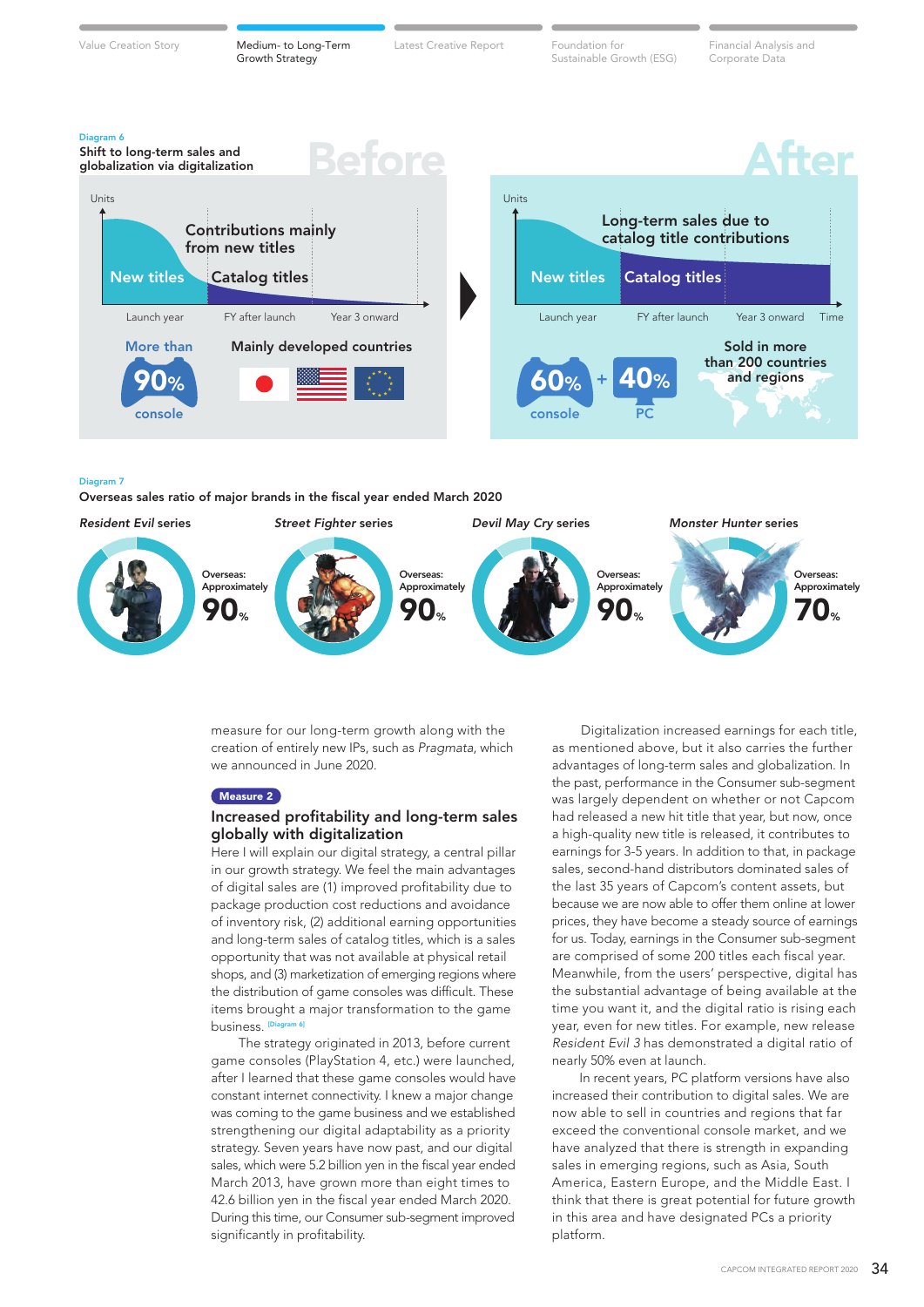### The COO's Discussion of Growth Strategies



We will continue promoting these digital strategies in the next fiscal year and project achieving record high net digital sales of 45 billion yen. As there is still room for growth in pipeline expansion, long-term sales, and in global markets, we expect the digital sales ratio to rise to 80-90% in the medium-term and believe that the Consumer sub-segment profitability will continue to increase while we make further progress in our recurring revenue model.

#### Measure 3

#### Generate demand with pricing measures based on digital marketing

Next I will explain how digital has made the game business more efficient. For a long time, we have been focusing on using the most advanced internet technology. This is because in the near future digital natives will be the primary consumers, so for a luxury item such as games it is extremely important that we meet users on their terms and utilize digital communication.

 Therefore, in order to both digitalize marketing and strengthen communication within the company, we have established the Global Marketing Meeting, where management and global department heads meet each quarter to formulate a marketing plan. As a result, since launching *MH:W* in 2018, management, development and business have integrated, and utilized Capcom's websites and social media presence to improve the quality of our titles in line with users' needs while establishing a suitable pipeline to purchasing digital versions, enabling us to institute a system that will expand sales. <sup>[Diag</sup>

 At present, in terms of long-term sales and globalization, we are prioritizing detailed and flexible pricing measures, such as limited-time sale offers that consider the needs of each individual region and user demographic. At the end of 2019, we strategically lowered the price of the major titles released in the previous fiscal year by more than 50%, which succeeded in generating more than double the sales of the same period in the previous year.

 Another positive example is the long-term sales of *MH:W*. More than two years have passed since its release in January 2018, but as a result of maintaining sales while gradually lowering the price, its cumulative sales volume has exceeded 16 million units; more than half of which were sold in the second year or later. The lowest price it has sold for thus far is approximately 15 dollars, but its development costs have already been amortized, so even if it were to sell for 10 dollars or, as an extreme example, 5 dollars, it will contribute to income. We will continue to keep an eye on sales trends as we implement pricing measures that appeal to worldwide users who have not yet purchased the game in order to further expand our user base before the next title in the series is released.

 I have been asked if this will create pressure to drop prices in the future, but I do not believe that is a concern. In the world of luxury items, as long as you can provide high-quality content, there will always be those with the need to play the newest content as soon as possible, even at full price. Pricing measures allow us to present users with a variety of prices so that they can make their purchase at a price where they feel satisfied, and this is an enormous advantage for both the seller and buver. [Diag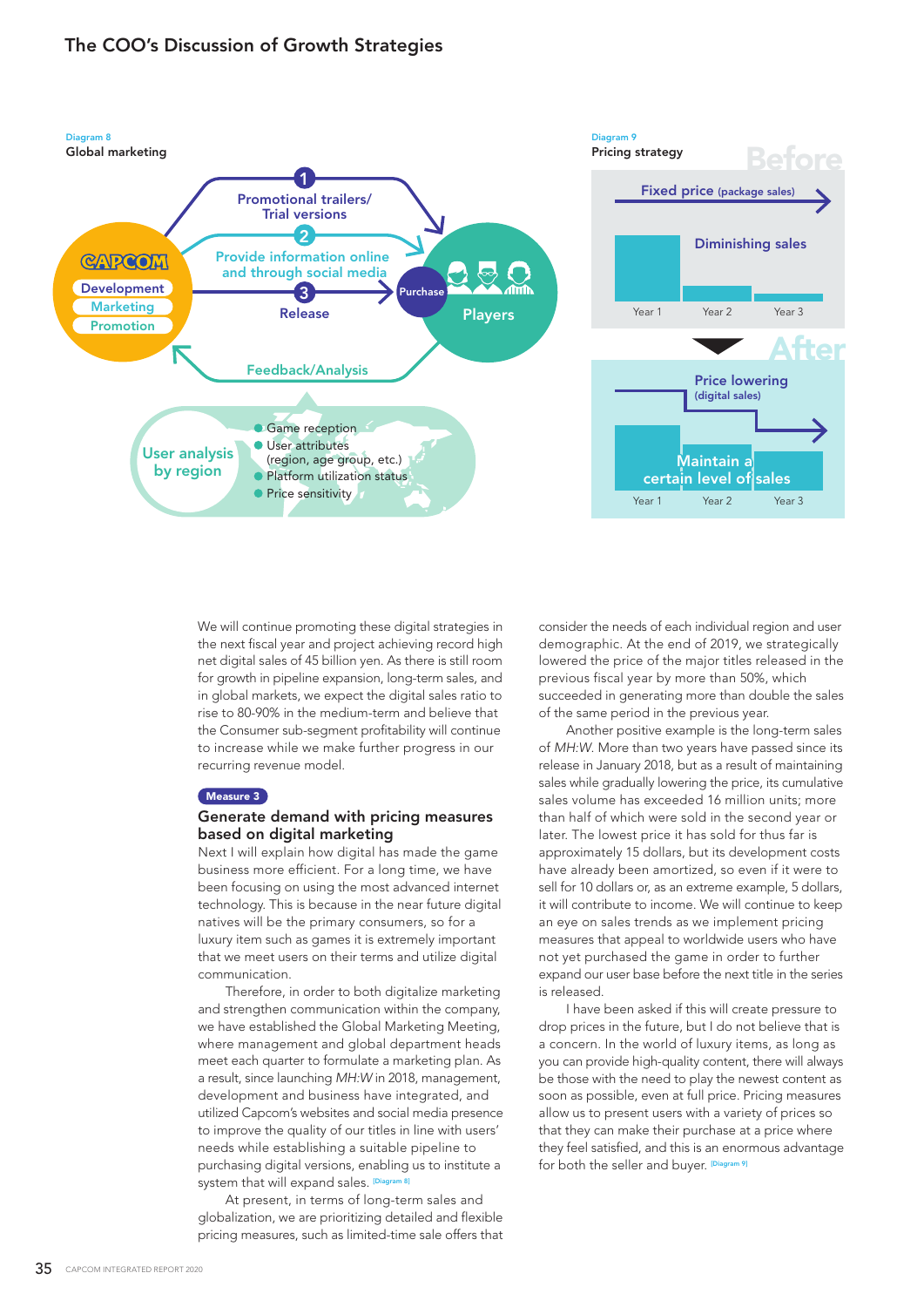Growth Strategy

Value Creation Story **Medium- to Long-Term** Latest Creative Report Foundation for Latest Creative Report Foundation for Financial Analysis and

Sustainable Growth (ESG)

Corporate Data

#### Diagram 10

Game platform & service configuration



#### Measure 4

#### Support for mobile content and new services, such as cloud gaming

We expect Capcom's growth resulting from the digital strategies I have set forth thus far to continue for the foreseeable future. Meanwhile, the appearance of new services and technologies, such as cloud gaming and 5G, have the potential to bring dramatic changes to the game industry over the next 10 years. In addition to adopting a multi-platform strategy, Capcom has a track record of being quick off the mark in adapting to new technologies, such as VR. It goes without saying that we will continue to maintain a keen awareness of new fields and conduct technical testing. <sup>[Di</sup>

 If we look at it from a historic perspective as well, we can see that it has been new services and technologies that have made games even more interesting. I have great expectations for the further evolution of the world of games, and further am also very interested to see what kind of merits it will bring to users.

 Currently, I cannot say that we have had great success with mobile content yet. We have analyzed the issue to be that we have yet to acquire the know-how to monetize through the continuous services unique to the mobile arena. At this point, we are prioritizing allocation of our resources toward growing the Consumer sub-segment, so we are not in a rush to see results. However, with the new 5G communication standard, or its 6G successor, our dynamic, action-orientated content should become equally compatible with mobile devices. For example, we may see a breakthrough when it is combined with light-weight, next-generation VR devices. I have instructed the Development section to carry out

technological research to ensure we are ready to grab the opportunity when it comes.

 Finally, I want to properly convey that although our business format may change, Capcom's top priority will not. That is to consistently produce world-class, meticulously refined content as we have always done. If we can continue to do that properly, then users will always choose our products to use with any platform or service. Conversely, if we fail to do so, even if we are able to ride the transient wave of a trend, we will not see medium or long-term growth. Our experience from many long years of standing at the forefront of the industry has convinced me of this.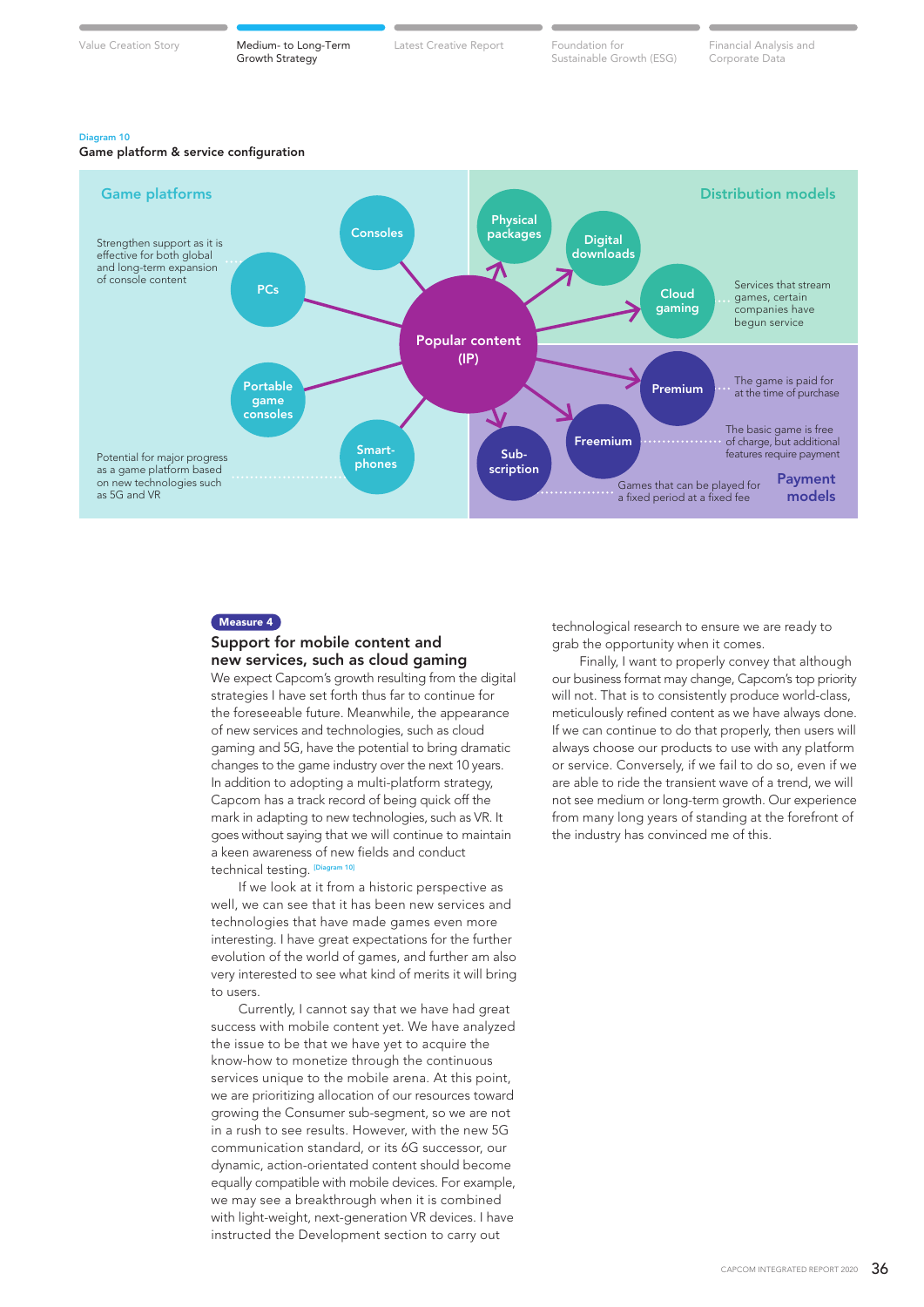## The COO's Discussion of Growth Strategies

#### About esports Esports stands for "electronic sports," which are video games played in competitions viewed as sporting events. They became popular in Europe and North America in the late 90's and now enjoy popularity among young people in particular, with numerous and varied game events held throughout the world, including in Japan and Asia. They are also garnering attention as a new category in the game business. Esports market growth  $598.2$  million USD Total Global Revenues (Media rights, advertising, sponsorship, merchandise & tickets, game publisher fees) ©Newzoo 2019 Global Esports Market Report 1,059.3 million USD 957.5 million USD 776.4 million USD  $\ddot{\phantom{a}}$

2020

2019





2018

Diagram 11

## Esports

2023 (Estimate)

# Continue investments with a long-term view, aiming to cultivate this new area of entertainment

#### Aiming to establish a win-win ecosystem for players/viewers and communities/ partner companies

First please allow me to explain why we are involved in esports. We are focusing on esports as a form of entertainment for a new-generation that has the potential to bring people fresh enjoyment. The market has grown significantly in recent years, and is expected to grow by 67% to approximately 1.6 billion dollars by 2023. [Diagram 11] With the establishment of a win-win ecosystem for players, communities, and partner companies, we believe that we have an important role to play in the development of esports with our thorough knowledge and ability to evolve the content used in competition.

 As a result, this will create a cycle where increasing the income we earn from esports will flow back into our main business of software sales in the Consumer sub-segment, which will eventually increase the brand value of the content. This is what we envision taking place. However, this is an entirely new field and cannot be built overnight. In order to get it off the ground, we have to continue investing in it with a medium to long-term perspective of 5 or 10 years, and just as with soccer or baseball, slowly expand from the market base, including participation from amateurs.

#### **Measure**

#### Building a framework for continuous tournaments and training

The COVID-19 pandemic has forced us to reconsider the safety of players and spectators, and therefore the format of how we had planned to hold many of the live events for the coming fiscal year has changed. On the other hand, the fact that holding tournaments online is a viable online alternative is one of esports' major advantages. In order to maintain the momentum we have built in popularizing esports thus far, as one of our two main pillar initiatives the Capcom Pro Tour, a worldwide series of one-on-one tournaments that are held throughout the year, has been taking place online since June 2020. The second initiative, team battle, has also moved online since August 2020 with the domestic Street Fighter League: Pro-JP 2020 competition—for which we have brought on more than 10 new tournament sponsors. In addition, Street Fighter Leauge: Pro-US 2020 is being held online in the U.S.

 In addition, with a watchful eye on the COVID-19 pandemic situation, we are moving forward with initiatives for 2021 and beyond that include creating regional esports team franchises, holding tournaments specifically for female players, and establishing a training institution. When esports is widely recognized and understood by the general population, it will not only increase IP value, it will elevate the status of the game industry as well as contribute to society. [Diagram 12]